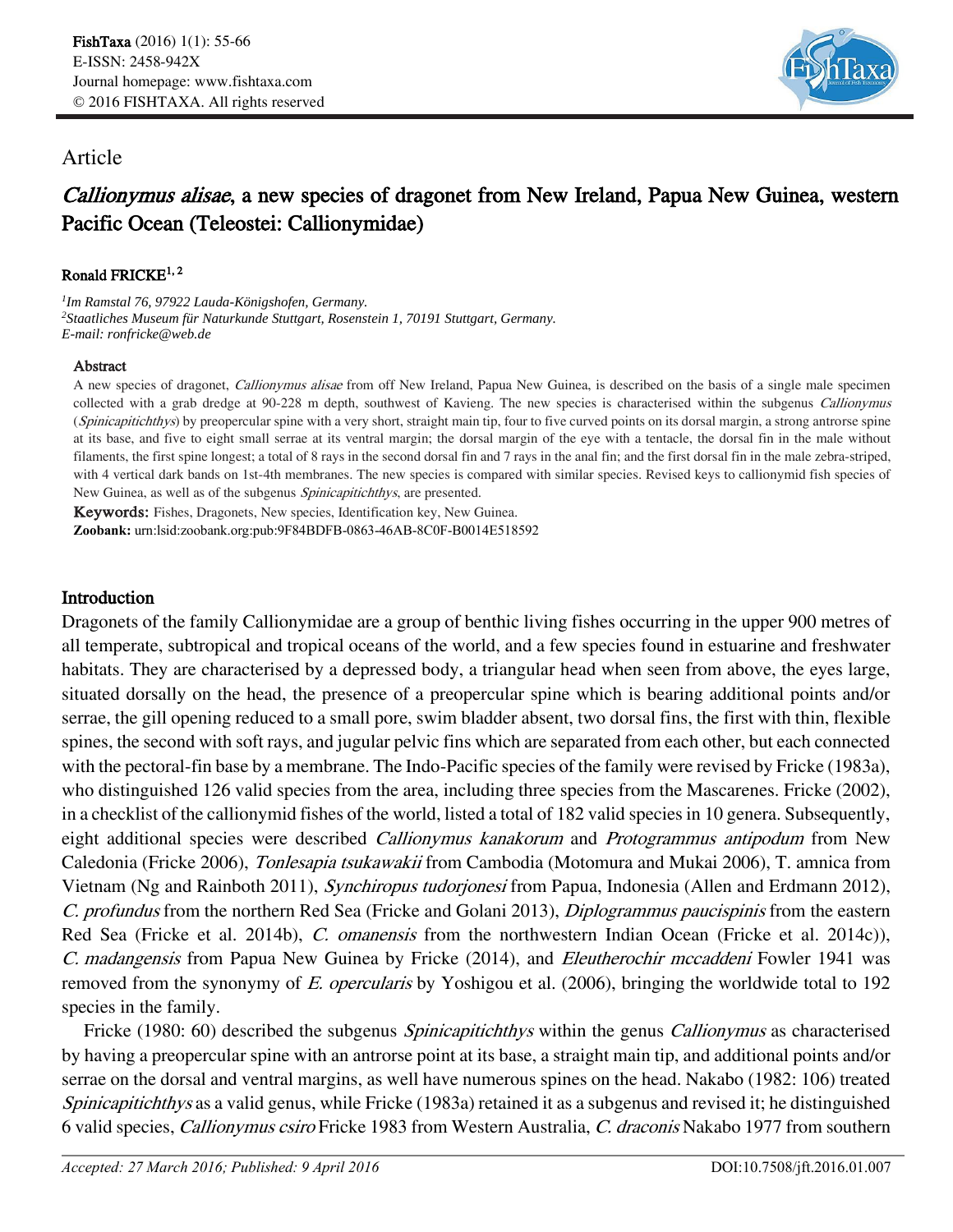Japan, C. io Fricke 1983 from Myanmar, C. muscatensis Regan 1905 from the southern Red Sea and the northwestern Indian Ocean, C. oxycephalus Fricke 1980 from the Gulf of Suez, northern Red Sea, and C. spiniceps Regan 1908 from the Saya de Malha Bank and Seychelles. Nakabo et al. (1992) discovered a female of C. draconis which was previously known only from a single male specimen, and synonymised C. csiro with that species. Fricke (1989) described another member of this subgenus, Callionymus obscurus, from Ambon, Maluku, Indonesia. Fricke (2002: 7, 101) treated *Spinicapitichthys* as a valid subgenus of the genus Callionymus, and distinguished 6 species.

Species of the subgenus *Spinicapitichthys* live on to moderately deep soft bottoms on the continental shelf, mainly on the continental shelf; they bury in the substrate, usually only leaving the eyes visible. Callionymid fishes typically occur in harem groups, with one male controlling a larger home range living together with several females. Spawning usually takes place around dusk; the courting pair ascends and releases the eggs well above the ground, following a complex courtship behaviour where the spreading of the first dorsal fin or flashing blue 'lights' (iridescent blue spots) are frequent motor patterns. The eggs and larvae are pelagic; during transformation into juveniles they shift to a benthic life style (Fricke et al. 2014c).

A single specimen of an undescribed species of the subgenus was collected during the KAVIENG 2014 expedition in northern New Ireland Province, Papua New Guinea. As the species is apparently extremely rare, and appears to be locally endemic in New Ireland, it is described herein, bringing the total number of species known in the subgenus to 7.

#### Material and Methods

The holotype of the new species is deposited in the National Taiwan University, University Museum, Taipei, Taiwan (NTUM). Comparative materials are listed below. Abbreviations of museum collections (see below) follow Fricke and Eschmeyer (2015a).

Methods follow Fricke (1983a); fin-ray counts follow Fricke (1983b). The starting point for length measurements is the middle of the upper lip. The standard length (measured from the tip of the upper lip to the middle of the urohyal/caudal fin base) is abbreviated SL. The predorsal (1) length is measured from the middle of the upper lip to the base of the first spine of the first dorsal fin; the predorsal (2) length correspondingly to the base of the first ray of the second dorsal fin. The last ray of the second dorsal and anal fins is always divided at its base; counts in the key include this divided ray as one. In the identification keys, males and females are keyed out separately only if there are significant differences between male and female morphology and colouration, and if females of two different species are more similar to each other than to the males of the same species.

Species classification is based on Fricke (2002). Nomenclature follows Eschmeyer et al. (2016). References and journals follow Fricke (2016) and Fricke and Eschmeyer (2016b). The distribution map was composed using QGIS 2.12.2.

Comparative material (subgenus Spinicapitichthys): Callionymus draconis Nakabo 1977: FAKU 48882 (holotype), Japan, Kochi Prefecture; WAM P.11212-001 (holotype of Callionymus csiro), Western Australia, Carnarvon; Callionymus io Fricke 1983: ZSI F38312 (holotype), Myanmar; Callionymus muscatensis Regan 1905: BMNH 1904.5.25.145-150 (2 syntypes), Oman, Muscat; HUJ 9936 (1), Red Sea, Eritrea; ZMH 5530 (11), Red Sea, Yemen; ZMH 5531 (1), Red Sea, Yemen; Callionymus obscurus Fricke 1989: BPBM 18519 (holotype), Indonesia, Maluku, Ambon; Callionymus oxycephalus Fricke 1980: MNHN 1966-0159 (holotype), Red Sea, Gulf of Suez; MNHN B.2904 (9 paratypes), Red Sea, Gulf of Suez; Callionymus spiniceps Regan 1908: BMNH 1908.3.23.262 (holotype), Seychelles, Amirante Island; SMNS 9916 (1), Seychelles, Mahé.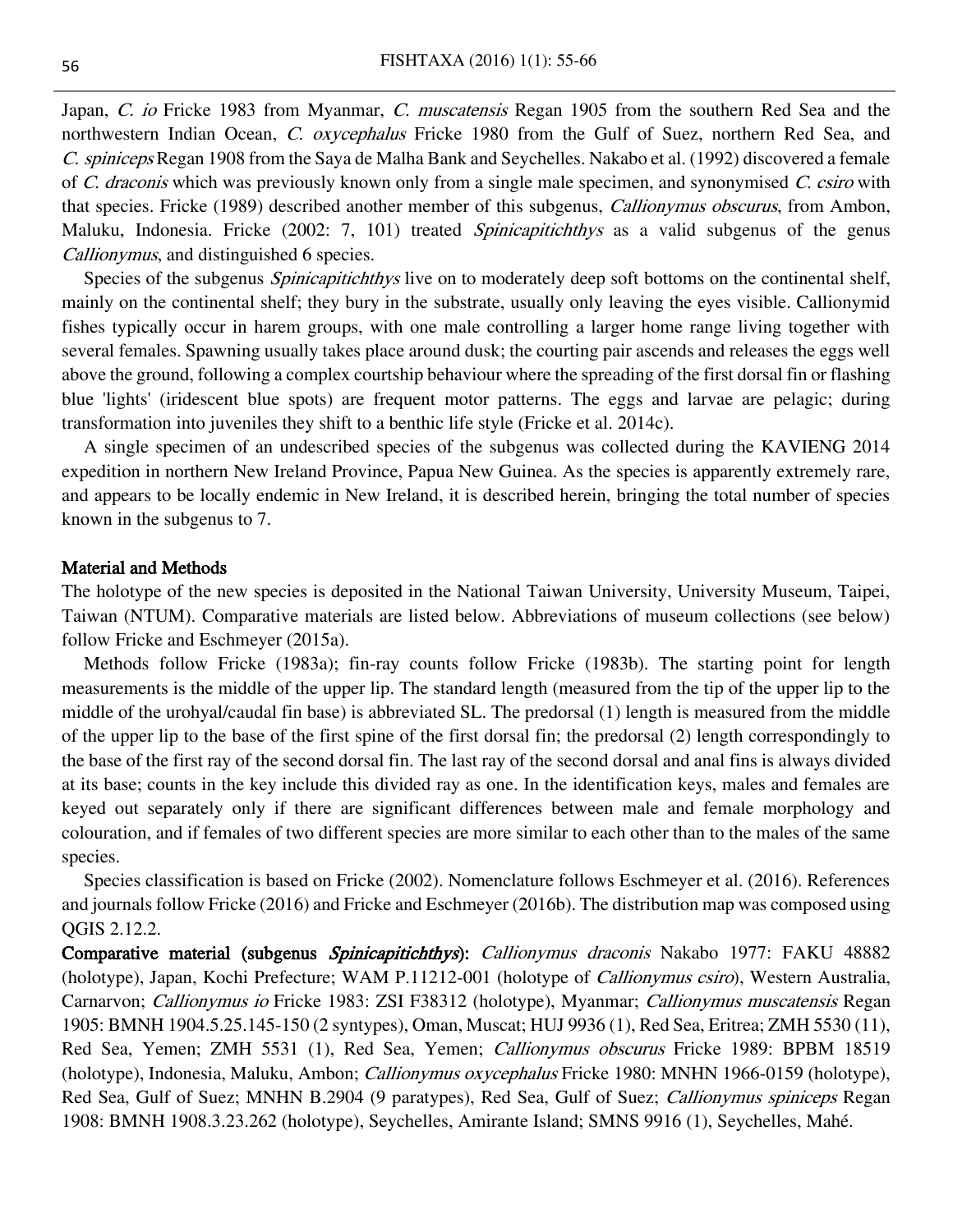Comparative material (New Guinea): Anaora tentaculata Gray 1835: CAS 92051 (1), Madang; NTM S.13680- 024 (2), Madang; *Callionymus* sp. 1 (to be described by R. Fricke): MNHN 2016-0005 (1), New Ireland; NTUM 11332 (1), New Hanover; NTUM 11192 (2), New Ireland; NTUM 11229 (2), New Ireland; NTUM 11487 (1), New Ireland; NTUM 11252 (1), New Ireland; NTUM 11479 (1), New Ireland; Callionymus sp. 2 (to be described by R. Fricke): NTUM 11243 (1), New Ireland; *Callionymus afilum* Fricke 2000: KFRS F.01705 (1), Bramble Cay; KFRS F.02709 (1), Yule Island; Callionymus belcheri Richardson 1844: BMNH 1879.5.14.570 (1); KFRS 0969 (2), Kinikini Bay; USNM 243034 (2), Sepik; Callionymus brevianalis: WAM P.29595-021 (1), Madang; Callionymus colini Fricke 1993: SMNS 12260 (holotype), Port Moresby; BPBM 34754 (2 paratypes), Port Moresby; SMNS 12261 (1 paratype), Port Moresby; SMNS 12263 (2 paratypes), Port Moresby; Callionymus enneactis Bleeker 1879: CAS 63291 (2), Madang; CSIRO B.1583 (1), Sek; SMF uncat. (1), Madang; SMNS 8541 (4), Port Moresby; SMNS 8548 (5), Port Moresby; SMNS 8553 (1), Port Moresby; SMNS 11564 (2), Port Moresby; SMNS 11566 (3), Port Moresby; SMNS 11567 (1), Port Moresby; SMNS 11568 (1), Port Moresby; SU 39953 (1), East Sepik; USNM 228958 (6), Milne Bay; USNM 228964 (1), Port Moresby; USNM 236385 (21), Hermit Islands; USNM 236390 (1), Madang; USNM 243037 (1), Trobriand Islands; USNM 243040 (4), Port Moresby; Callionymus filamentosus Valenciennes in Cuvier & Valenciennes 1837: KFRS F.1709 (3), Yule Island; KFRS 3050 (2), Oreke; Callionymus keeleyi Fowler 1941: KFRS F.2151 (1), Port Moresby; Callionymus macdonaldi Ogilby 1911: SMNS 21194 (1), West Papua, mouth of Ajkwa River; SMNS 21195 (2), West Papua, mouth of Minajerwi River; Callionymus madangensis Fricke 2014: NTUM 10146 (holotype), Madang; NTUM 11405 (1), New Ireland; NTUM 11431 (1), New Ireland; NTUM 11441 (1), New Ireland; Callionymus neptunius (Seale 1910): ZMB 12674 (2), New Britain; Callionymus octostigmatus Fricke 1981: USNM 243033 (1), Cape Ward Hunt; USNM 243041 (2), Cape Ward Hunt; Callionymus pleurostictus Fricke 1982: WAM P.30366-016 (1), Madang; Callionymus russelliJohnson 1976: USNM 232259 (3), Daru; Callionymus zythros Fricke 2000: BPBM 38532 (holotype), Madang; NTUM uncat. (3), Madang; Diplogrammus goramensis (Bleeker 1858): SMF 34879 (1), Madang; USNM 236387 (2), Ninigo Islands; USNM 236388 (1), Ninigo Islands; WAM P.30366-011 (1), Madang; Eleutherochir opercularis (Valenciennes in Cuvier & Valenciennes 1837): BPBM 15731 (3), New Britain; KFRS 1766 (1), Bougainville; KFRS 3749 (1), Yule Island; Synchiropus sp. (to be described by R. Fricke): NTUM 11377 (1), New Ireland, NTUM 11376 (1), New Ireland; Synchiropus bartelsi Fricke 1981: BMNH 1982.6.18.2 (1), New Britain; WAM P.30365-005 (1), Madang; Synchiropus circularis Fricke 1984: WAM P.30633-002 (1), Madang; Synchiropus claudiae Fricke 1990: SMNS 9048 (holotype), Madang; SMNS 8466 (1), Port Moresby; SMNS 8479 (1), Port Moresby; SMNS 9049 (2), Madang; Synchiropus ocellatus (Pallas 1770): AMS I.17504-012 (2), New Britain; SMNS 8473 (1), Port Moresby; SMNS 8475 (1), Port Moresby; SMNS 8476 (1), Port Moresby; USNM 236386 (3), Ninigo Islands; WAM P.30358-007 (1), Madang; ZMB 13291 (1), Finschhafen; Synchiropus orstom Fricke 2000: NTUM 10611 (2), Sandaun; NTUM 10691 (1), West Sepik; NTUM 11101 (1), New Hanover; Synchiropus picturatus (Peters 1876): ZMB 4770 (1), Salawaty; Synchiropus splendidus (Herre 1927): BMNH 1974.5.25.3557 (1), Madang; USNM 236383 (2), Hermit Islands; USNM 236384 (2), Ninigo Islands.

## Results

Systematic ichthyology: The present paper follows the classifications provided by Nelson (2006) and Fricke (2002): Class Actinopterygii

 Subclass Neopterygii Division Teleostei Subdivision Euteleostei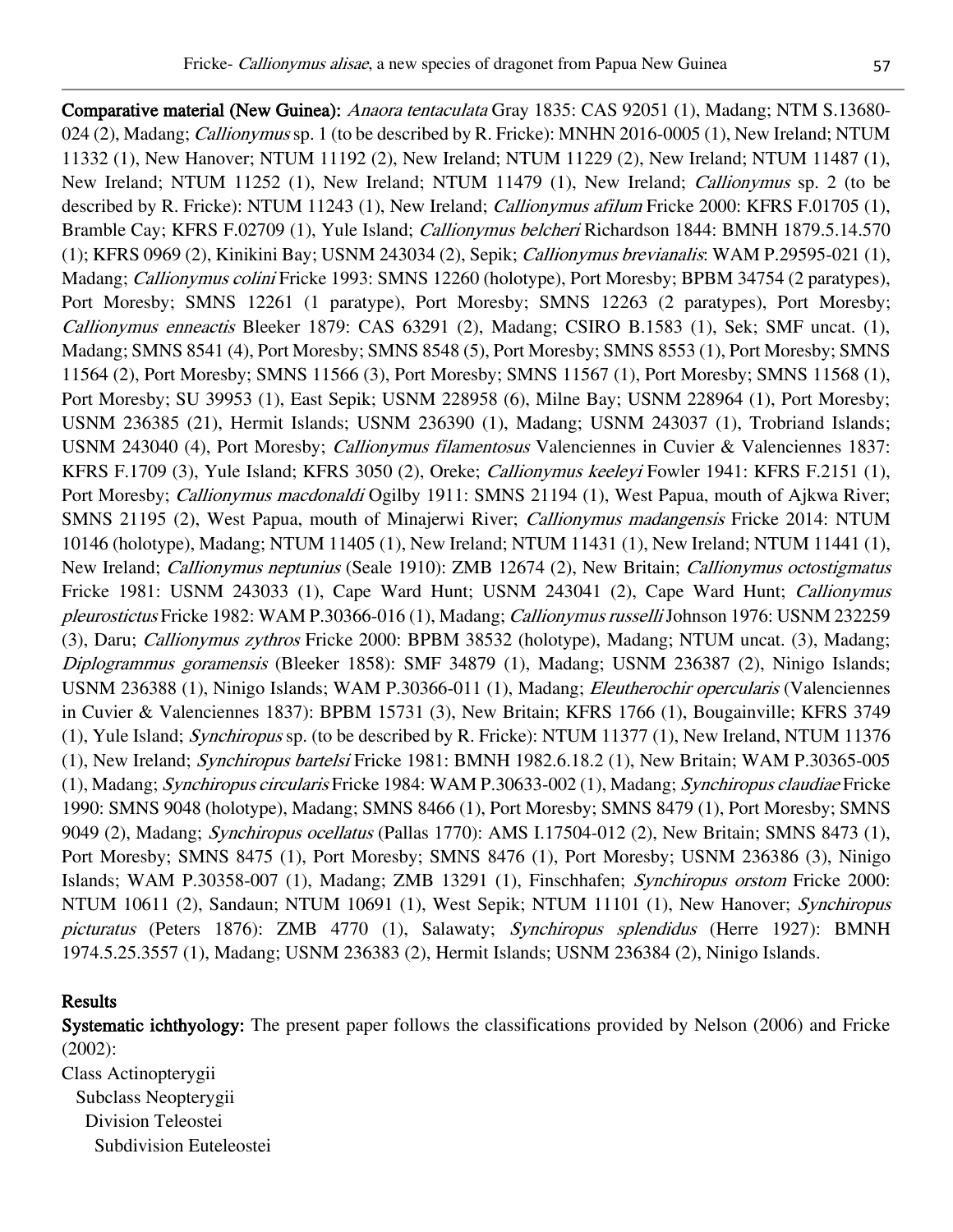Superorder Acanthopterygii Order Perciformes Suborder Gobiesocoidei Family Callionymidae Genus Callionymus Linnaeus 1758 Subgenus Spinicapitichthys Fricke 1980

#### Callionymus alisae new species

(Fig. 1)

Common name: Alis dragonet

Holotype: NTUM 11265, 32.1 mm SL, male, Bismarck Sea, Papua New Guinea, New Ireland Province, Kavieng District, off southeast coast of Bauddisson Island, 28 km southwest of Kavieng, 02º42.64'S 150º36.14'E - 02º43.21'S 150º35.55'E, 90-228 m depth, grab dredge, R/V Alis, St. DW4465-3 (PNG 3271), 3 Sept. 2014, 11:10-11:33 h.



Figure 1. Callionymus alisae n. sp., NTUM 11265, holotype, male, 32.1 mm SL, Papua New Guinea, New Ireland Province, Kavieng District. (A) Lateral view, left side (scale indicates 15 mm) and (B) Left preopercular spine (scale indicates 2 mm).

Diagnosis: A species of the subgenus *Callionymus* (*Spinicapitichthys*) with the preopercular spine bearing a very short, straight main tip, four to five curved points on its dorsal margin, a strong antrorse spine at its base, and five to eight small serrae at its ventral margin; the dorsal margin of the eye with a tentacle, the dorsal fin in the male without filaments, the first spine longest; a total of 8 rays in the second dorsal fin and 7 rays in the anal fin; and the first dorsal fin in the male zebra-striped, with 4 vertical dark bands on 1st-4th membranes. **Description:** D IV + vii,1; A vi,1; P1 ii,14,ii (total 18; right pectoral fin damaged); P2 I,5; C (ii),i,7,ii,(iii). Proportions are given in Table 1.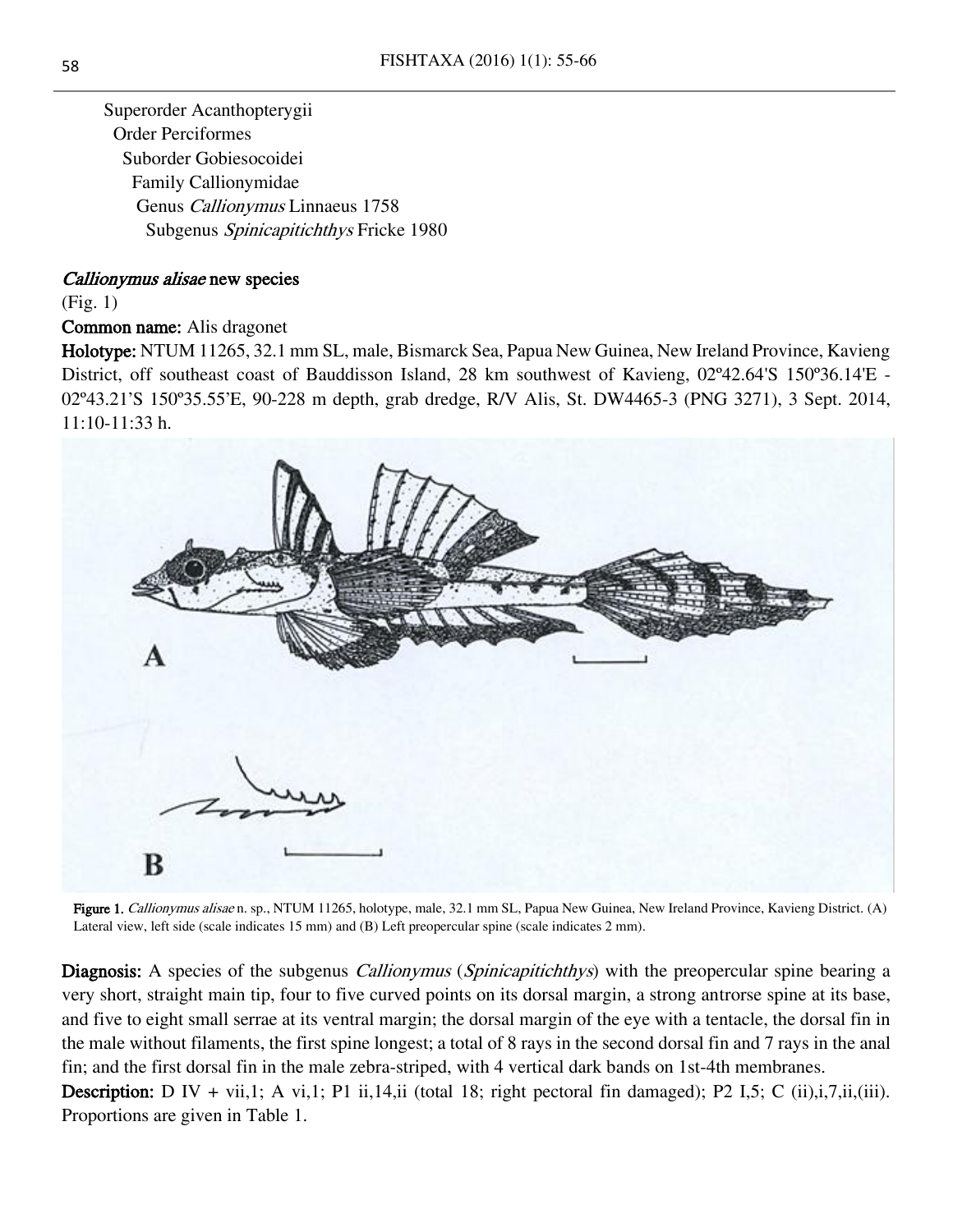|                                                          | Measurement | Proportion of   | Proportion as percentage |
|----------------------------------------------------------|-------------|-----------------|--------------------------|
|                                                          | (mm)        | standard length | of standard length       |
| Standard length                                          | 32.1        | $-$             | $\overline{a}$           |
| Caudal-fin length                                        | 17.5        | 1.8             | 54.5                     |
| Predorsal(1) length                                      | 10.0        | 3.2             | 31.1                     |
| Predorsal(2) length                                      | 16.5        | 1.9             | 51.4                     |
| Preanal length                                           | 17.5        | 1.8             | 54.5                     |
| Prepelvic fin length                                     | 9.8         | 3.3             | 30.5                     |
| Prepectoral fin length                                   | 14.1        | 2.3             | 43.9                     |
| Length from tip of snout to end of<br>preopercular spine | 10.0        | 3.2             | 31.1                     |
| Head length                                              | 9.8         | 3.3             | 30.5                     |
| Body depth                                               | 4.2         | 7.6             | 13.1                     |
| Body width                                               | 5.8         | 5.5             | 18.1                     |
| Orbit diameter                                           | 4.1         | 7.8             | 12.8                     |
| Preorbital length                                        | 2.1         | 15.2            | 6.5                      |
| Bony interorbital                                        | $0.8\,$     | 40.1            | 2.5                      |
| Caudal peduncle length                                   | 6.5         | 4.9             | 20.2                     |
| Caudal peduncle depth                                    | 1.8         | 17.8            | 5.6                      |
| Upper-jaw length                                         | 2.5         | 12.8            | 7.8                      |
| Urogenital papilla length                                | 0.4         | 80.2            | 1.2                      |
| Length of left preopercular spine                        | 3.1         | 10.3            | 9.7                      |
| Length of supraorbital tentacle                          | 0.6         | 53.5            | 2.2                      |
| Length of first spine of first dorsal fin                | 6.7         | 4.8             | 20.9                     |
| Length of second spine of first dorsal fin               | 5.9         | 5.4             | 18.3                     |
| Length of third spine of first dorsal fin                | 3.8         | 8.4             | 11.8                     |
| Length of fourth spine of first dorsal fin               | 2.4         | 13.4            | 7.5                      |
| Length of first ray of second dorsal fin                 | 6.5         | 4.9             | 20.2                     |
| Length of last ray of second dorsal fin                  | 4.6         | 7.0             | 14.3                     |
| Length of first anal/fin ray                             | 2.2         | 14.6            | 6.8                      |
| Length of last anal-fin ray                              | 6.0         | 5.4             | 18.7                     |
| Pectoral-fin length (left side)                          | 7.6         | 4.2             | 23.7                     |
| Length of first pelvic-fin spine                         | 2.2         | 14.6            | 6.8                      |
| Pelvic-fin length                                        | 9.0         | 3.6             | 28.0                     |

Table 1. Callionymus alisae n. sp., NTUM 11265, holotype, 32.1 mm SL, Papua New Guinea, New Ireland: Meristic data and proportions.

Body elongate and slightly depressed. Head moderately depressed. Eye large. Interorbital narrow, 5.1 in eye diameter. Preopercular spine with a very short, straight main tip, four to five curved points on its dorsal margin, a strong antrorse spine at its base, and five to eight small serrae at its ventral margin, which is slightly convex; preopercular spine formula  $1\frac{4-5}{5-2}$  $\frac{4-5}{5-8}$  1. Cephalic lateral-line system with a short suborbital branch, a disconnected preopercular branch, and a supraoccipital commissure connecting lines of opposite sides. Occipital region smooth, with two moderate bony protuberances bearing small spines. A few additional spines before and behind the eye and dorsally on snout. Supraorbital tentacle present, slightly in advance of centre of orbit. Body lateralline system with many short branches. Urogenital papilla moderately long.

First dorsal fin as high as second dorsal fin in the male, without filaments, the first spine longest (sexual dimorphism of the first dorsal fin presumed, judging from the situation in the other species of the subgenus). Second dorsal fin distally slightly convex, rays unbranched, the last divided at its base. Anal fin beginning on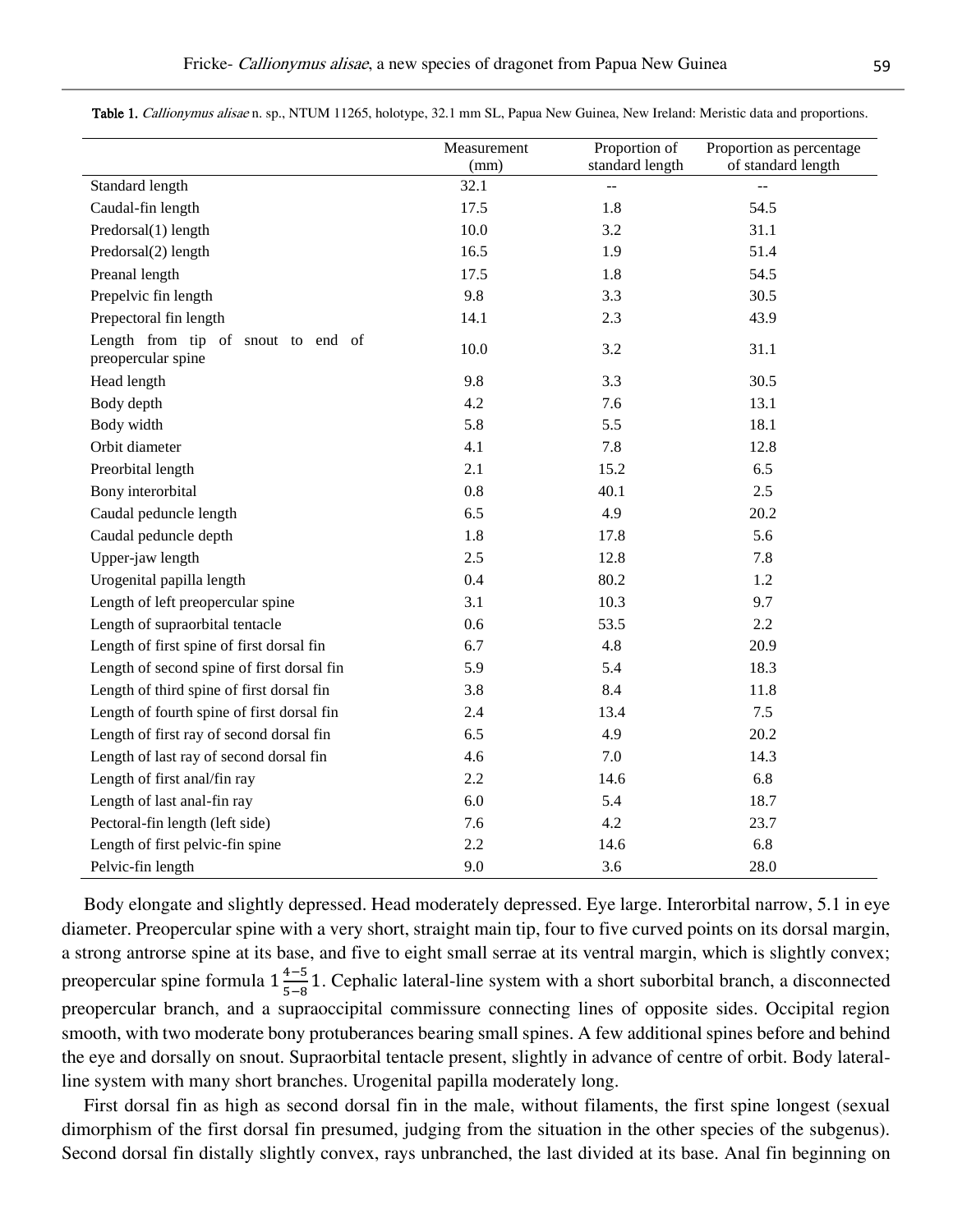

Figure 2. Geographical distribution of the species of the subgenus Callionymus (Spinicapitichthys) in the Indo-West Pacific. 1. Callionymus alisae n. sp.; 2. C. draconis; 3. C. io; 4. C. muscatensis; 5. C. obscurus; 6. C. oxycephalus; 7. C. spiniceps.

vertical through second ray of second dorsal fin. Anal fin distally slightly convex; anal-fin rays unbranched, the last divided at its base. Pectoral fin reaching to base of fourth anal-fin membrane when adpressed. Pelvic fin reaching to base of second anal fin ray when adpressed. Membrane connecting 5<sup>th</sup> pelvic-fin ray with pectoral fin base ending opposite seventh pectoral-fin ray (counted from above). Caudal fin in male elongate, symmetrical, without filaments.

Colour immediately after collection: Head and anterior body yellowish, posterior body pale, dorsally darker. Thorax, belly and lower sides of body white. Back with irregularly arranged grey spots; a row of larger grey spots along the side below the lateral line. Eye dark blue. First dorsal fin in the male pale, with vertical blackish bands. Second dorsal fin pale, with four small brown spots on each ray, posterior two membranes dark grey, Anal fin basally pale, distal half blackish. Caudal fin pale, upper two thirds with five oblique dark grey bands, lower one-fifth blackish. Pelvic fin distally blackish. Pectoral fin yellowish, dorsal half with vertical rows of faint brown spots.

Colour in preservative: Similar to fresh colouration, except that the yellowish colour fades to pale grey.

Sexual dimorphism: Unknown (only the male holotype known).

Distribution: The species is only known from the type locality, off the Bismarck Sea shore of Kavieng District, New Ireland Province, Papua New Guinea (Fig. 2). The species was collected at a depth of 90-228 m, probably in the shallower part of that range.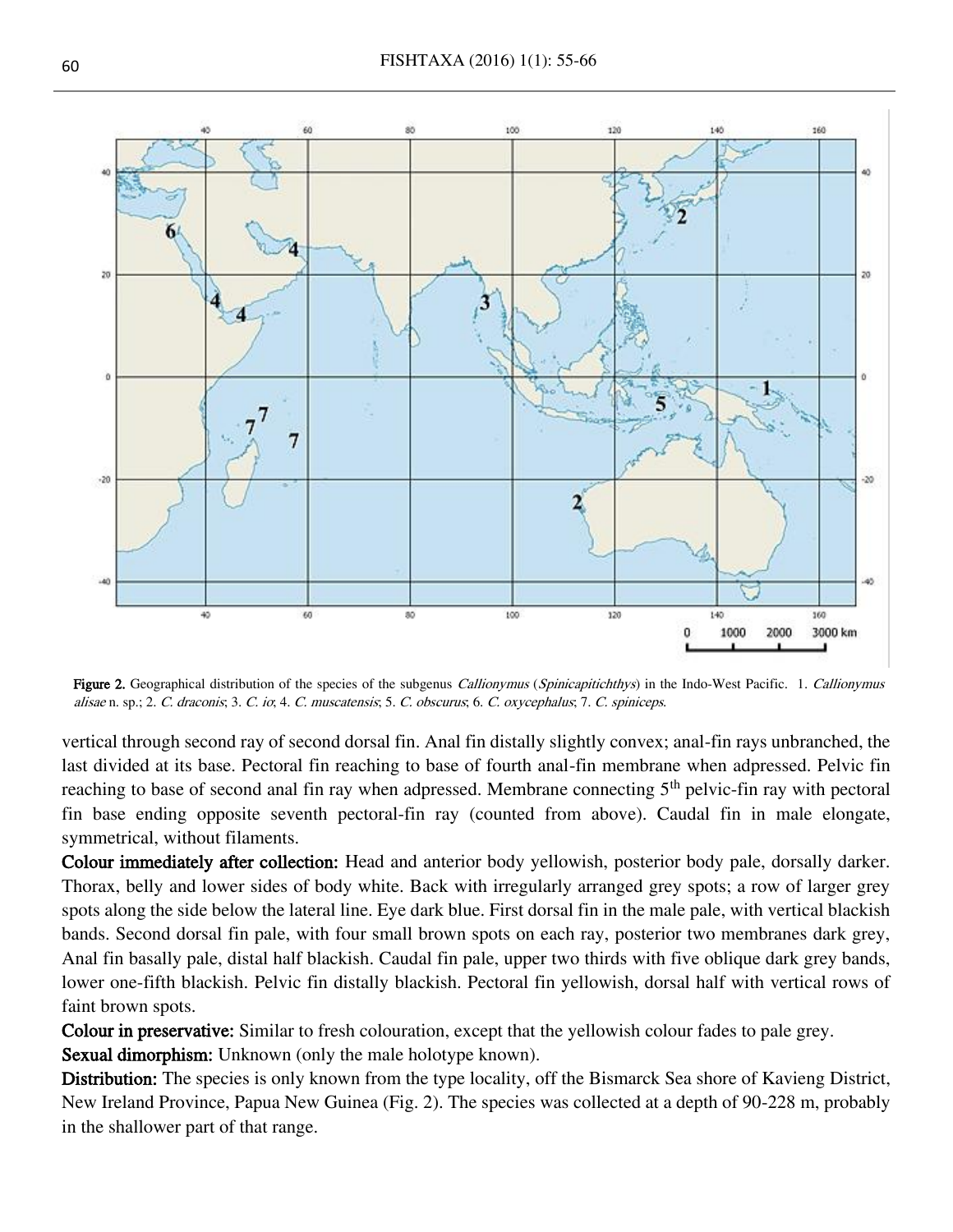Etymology: The name of the new species refers to the French research vessel R/V Alis, who was used to collect the holotype and many other interesting fish specimens in the western and central Pacific.

Comparisons: The new species is a member of the subgenus *Callionymus* (*Spinicapitichthys*) as defined by Fricke (1983: 456; 2002: 7, 101) and Nakabo (1982: 106) (see above in the introduction). It is similar to Callionymus muscatensis Regan 1905 from the northwestern Indian Ocean in having a supraorbital tentacle and less than 7 antrorse serrae on the dorsal margin of the preopercular spine, but differs in having 5-8 small serrae on the ventral margin of the preopercular spine  $(1-3$  in C. muscatensis), a total of 7 anal-fin rays  $(8 \text{ in } 1)$ C. muscatensis), the absence of filaments in the dorsal fin of the male (second and third spines filamentous in C. muscatensis), and the zebra stripe pattern with four vertical stripes (membranes 1-4) on the first dorsal fin of the male (C. muscatensis: only 2 vertical stripes on membranes 3-4). From the other species in the subgenus, the new species is distinguished by the zebra stripe pattern with four vertical stripes (other species have different colour patterns, none has four vertical stripes on membranes 1-4), the presence of a supraorbital tentacle (absent in C. io and C. oxycephalus), the four to five curved points on the dorsal margin of the preopercular spine  $(2-10)$ small, straight serrae in C. draconis, C. io, C. muscatensis, C. oxycephalus, 8-15 small, straight serrae in C. spiniceps, and 3 curved points in C. obscurus), the 5-8 small serrae on the ventral margin of the preopercular spine (2 small serrae in C. obscurus; 4-9 large, curved points in C. oxycephalus), and a total of 7 anal-fin rays  $(8 \text{ in } C.$  draconis, C. io and C. spiniceps, usually  $8 \text{ in } C.$  oxycephalus).

A key to callionymid fish species of New Guinea is presented below to distinguish Callionymus alisae n. sp. from potentially co-occurring species. Also, a revised key to species of the subgenus *Spinicapitichthys* is provided to characterise the new species among other related species (updated, based on a key presented by Fricke 1983). So far, eight species endemic to New Guinea are known to science: Callionymus colini from Port Moresby region, C. madangensis and C. zythros from Madang, Synchiropus claudiae from eastern New Guinea (Madang and Port Moresby), *Callionymus alisae* n. sp. as well as two additional undescribed species of Callionymus and one species of Synchiropus from New Ireland (descriptions of the three latter species are in preparation by the author of the present paper). As New Guinea harbours a total of 27 callionymid fish species, the callionymid endemism rate amounts to 29.6%, which is exceptionally high. New Ireland plays a special role for callionymids as an endemism centre; five of the eight callionymids endemic to New Guinea occur at New Ireland, four even exclusively. The total fish endemism rate at New Ireland is currently under study.

#### Key to species of the family Callionymidae of New Guinea:

| 1                        |                                                                                                                                        |
|--------------------------|----------------------------------------------------------------------------------------------------------------------------------------|
| $\qquad \qquad -$        |                                                                                                                                        |
| 2                        |                                                                                                                                        |
|                          |                                                                                                                                        |
| $\overline{\phantom{0}}$ | Body without lateral fold of skin below LL; dorsal margin of lower lip with a row of erect fleshy papillae; A rays branched            |
|                          |                                                                                                                                        |
| 3                        | Sides of body with a number of small dermal cirri; few but relatively large teeth on the jaws Anaora tentaculata Gray 1835             |
| $\qquad \qquad$          |                                                                                                                                        |
| 4                        | Snout shorter than eye diameter; soft D rays branched (in specimens longer than three cm); gill opening sublateral; no antrorse        |
|                          |                                                                                                                                        |
|                          | Snout equal to, or longer than, eye diameter; soft D rays unbranched; gill opening dorsal; antrorse spine at base of preopercular      |
|                          |                                                                                                                                        |
| 5                        | Colour in life bright red with black pectoral-fin base; first dorsal fin in male without ocelli, but with four oblique ocellated bands |
|                          | reaching from first to third membranes; first dorsal fin in female mainly black. Synchiropus tudorionesi Allen & Erdmann 2012          |
| $\overline{\phantom{0}}$ | Colour in life not bright red with black pectoral-fin base; first dorsal fin in males not as described above, if ocellated bands are   |
|                          |                                                                                                                                        |
| 6                        |                                                                                                                                        |
|                          |                                                                                                                                        |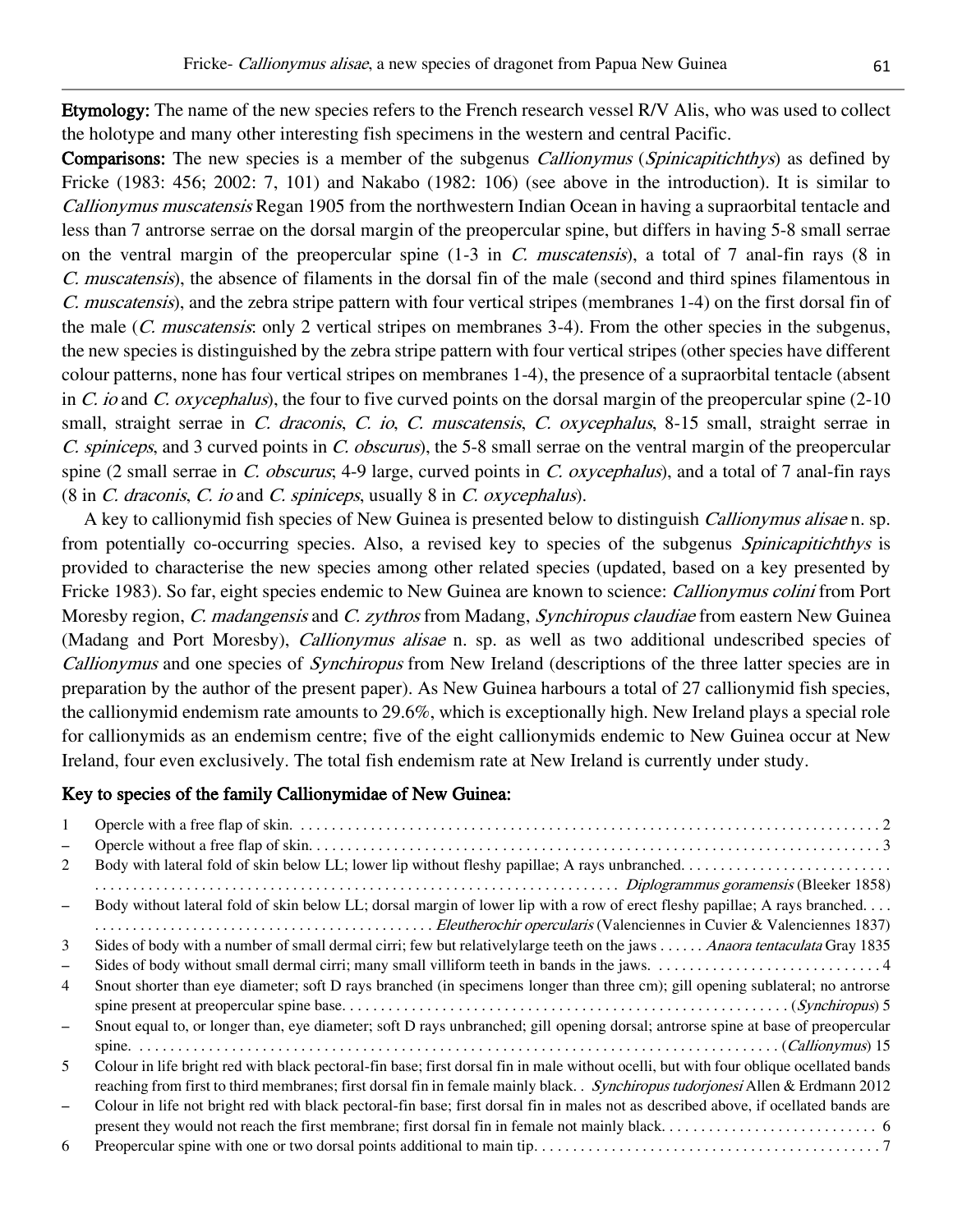| -<br>7                   |                                                                                                                                                                                    |
|--------------------------|------------------------------------------------------------------------------------------------------------------------------------------------------------------------------------|
| 8                        |                                                                                                                                                                                    |
| 9                        | Lateral line with two ventral branches below the occipital region; in males first dorsal fin with ocelli on second and third embranes                                              |
| $\overline{a}$           | Lateral line without ventral branches below the occipital region; in males first dorsal fin with ocelli on first and second membranes                                              |
| 10                       | Anal-fin rays unbranched, the last divided at its base; first spine of first dorsal fin in male much longer then 4th spine.<br>Synchiropus or Synchronic Contract and Tricker 2000 |
| $\overline{a}$           | Anal-fin rays branched (occasionally except for the first), the last divided at its base; first spine of first dorsal fin in male not much                                         |
| 11                       | Body colour overall red in life; first dorsal fin in male usually with 2 (rarely 3) ocelli; caudal fin with irregular blotches in 3-4                                              |
|                          | Body colour overall brown in life; first dorsal fin in male usually with 4 (rarely 3-6) ocelli; caudal fin blotches in 2 vertical bands.                                           |
| 12                       | Distal margin of second dorsal fin straight or concave; rays of second dorsal fin unbranched (except last which is divided at base)                                                |
| $\blacksquare$           |                                                                                                                                                                                    |
| 13<br>-                  | Pectoral-fin rays 21; first spine of first dorsal fin in male without a filament Synchiropus sp. (to be described by R. Fricke)                                                    |
| 14                       | Synchiropus splendidus (Herre 1927)                                                                                                                                                |
| $\qquad \qquad -$        | Caudal peduncle depth more than 5.7 in SL; interorbital less than 1.5 in. eye; olive green (preserved: light blue), with large                                                     |
| 15                       |                                                                                                                                                                                    |
| $\equiv$                 |                                                                                                                                                                                    |
| 16                       |                                                                                                                                                                                    |
| -                        |                                                                                                                                                                                    |
| 17                       |                                                                                                                                                                                    |
| $\overline{\phantom{0}}$ |                                                                                                                                                                                    |
| 18                       |                                                                                                                                                                                    |
|                          | callionymus brevianalis Fricke 1983                                                                                                                                                |
|                          |                                                                                                                                                                                    |
| 19                       | Caudal fin in male nearly not asymmetrical, length of upper rays similar to lower rays; first dorsal fin in male plain dark grey. .                                                |
|                          | callionymus madangensis Fricke 2014<br>Caudal fin in male strongly asymmetrical, upper rays much shorter than lower rays; first dorsal fin in male light, with a few               |
| $\overline{\phantom{m}}$ |                                                                                                                                                                                    |
| 20                       |                                                                                                                                                                                    |
| $\qquad \qquad -$        |                                                                                                                                                                                    |
| 21                       | First spine of first dorsal fin in male detached from second spine, with a long filament; ventral margin of preopercular spine                                                     |
|                          |                                                                                                                                                                                    |
| -                        | First spine of first dorsal fin in male connected with second spine, not filamentous; ventral margin of preopercular spine concave.                                                |
|                          |                                                                                                                                                                                    |
| 22                       |                                                                                                                                                                                    |
| $\overline{\phantom{0}}$ |                                                                                                                                                                                    |
| 24                       |                                                                                                                                                                                    |
| -                        |                                                                                                                                                                                    |
| 24<br>$\qquad \qquad -$  |                                                                                                                                                                                    |
|                          |                                                                                                                                                                                    |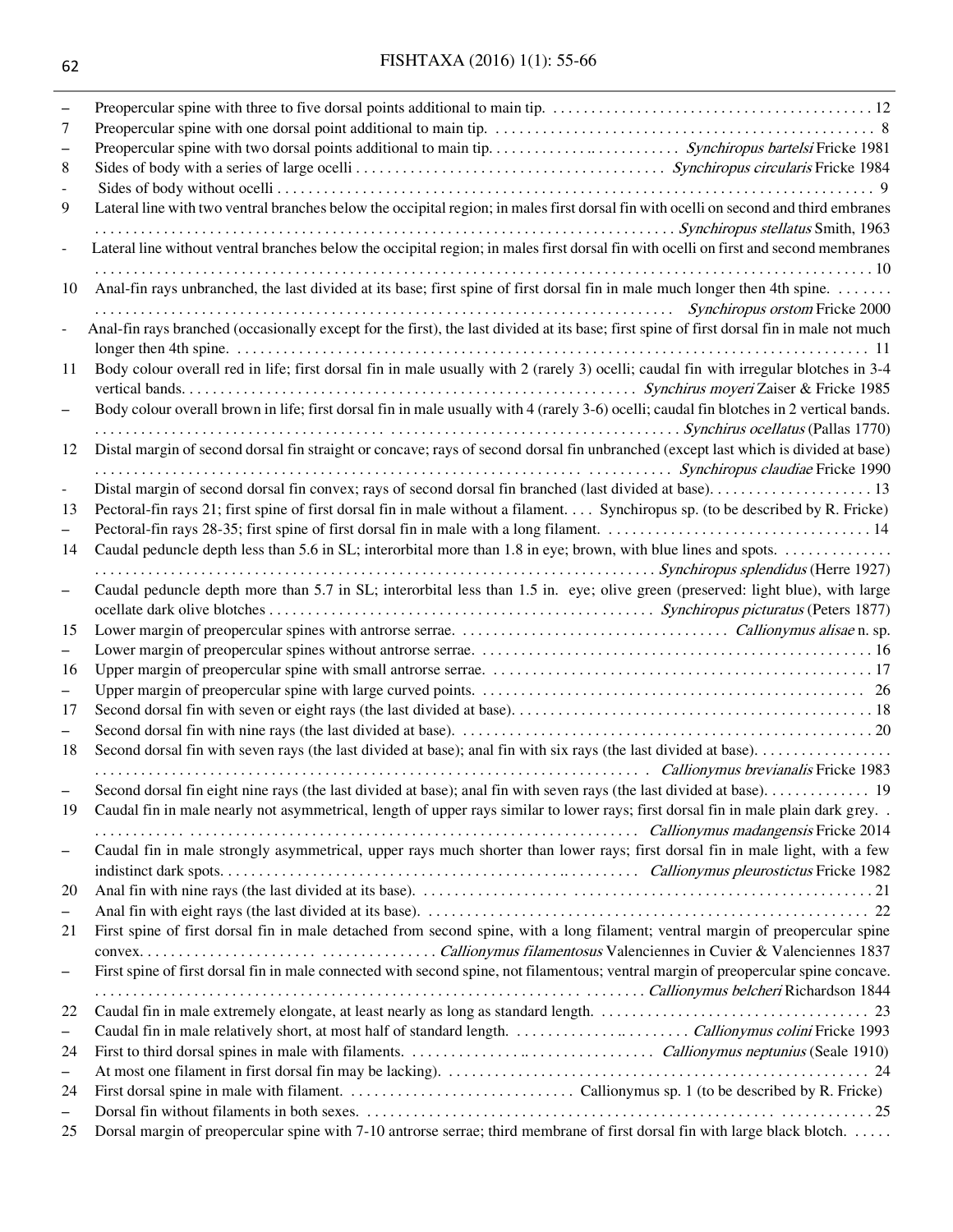| $\overline{\phantom{m}}$ | Dorsal margin of preopercular spine with 5-6 antrorse serrae; third membrane of first dorsal fin without black blotch.           |
|--------------------------|----------------------------------------------------------------------------------------------------------------------------------|
|                          | continuous systems Ericke 2000 and The Californian Calliony must system Fricke 2000                                              |
| 26                       |                                                                                                                                  |
| $\qquad \qquad -$        |                                                                                                                                  |
| 27                       |                                                                                                                                  |
| $\qquad \qquad -$        |                                                                                                                                  |
| 28                       | Preopercular spine dorsally with a small antrorse barb followed by two large, curved points; median two caudal-fin rays          |
|                          |                                                                                                                                  |
| $\overline{\phantom{m}}$ | Preopercular spine dorsally without an antrorse barb but with several large curved points; median caudal-fin rays branched. . 29 |
| 29                       |                                                                                                                                  |
| $\overline{\phantom{0}}$ |                                                                                                                                  |
| 30                       |                                                                                                                                  |
| $\qquad \qquad -$        |                                                                                                                                  |

#### Key to the species of the subgenus *Callionymus* (*Spinicapitichthys*)

| 1                        |                                                                                                                                         |
|--------------------------|-----------------------------------------------------------------------------------------------------------------------------------------|
| -                        |                                                                                                                                         |
| 2                        | Dorsal (or inner) margin of preopercular spine with 3-6 points or serrae; spines of first dorsal fin not filamentous or with 3 very     |
| $\overline{\phantom{0}}$ | Dorsal (or inner) margin of preopercular spine with 9-15 antrorse serrae; first dorsal fin with 1 long filament (first spine).          |
| 3                        | Total anal-fin rays 8 (the last branched at base); first dorsal fin in male not zebra-striped, but 1-2 blotches or stripes on membranes |
|                          |                                                                                                                                         |
|                          | Total anal-fin rays 7 (the last branched at base); first dorsal fin in male zebra-striped, 4 vertical dark stripes on membranes 1-4.    |
|                          |                                                                                                                                         |
| $\overline{4}$           |                                                                                                                                         |
|                          |                                                                                                                                         |
| $\equiv$                 | Male first dorsal fin with 2nd and 3rd spines filamentous; male first dorsal fin with two vertical dark streaks on 3rd and 4th          |
|                          |                                                                                                                                         |
| 5.                       | Dorsal margin of preopercular spine with 3 small serrae; ventral margin of preopercular spine with 1-2 small serrae; male: first        |
|                          |                                                                                                                                         |
|                          | Dorsal margin of preopercular spine with 5-10 small serrae; ventral margin of preopercular spine with 4-6 points or serrae; male:       |
|                          |                                                                                                                                         |
| 6                        |                                                                                                                                         |
|                          |                                                                                                                                         |
|                          | (Only male known): First spine of first dorsal fin elongate filamentous, second spine not filamentous; anal fin translucent, without    |
|                          |                                                                                                                                         |

#### Discussion

The exact depth of collection of the new species *Callionymus alisae* is unknown, as the dredging station where the holotype and only known specimen was collected ranged from 90-228 m depth. It is likely that it originates from, the shallower part of that range. Most probably, the holotype was collected at depths around 90-110 m.

Most of the species of the subgenus Spinicapitichthys have narrow, restricted distribution ranges, while only two are more widespread (*Callionymus muscatensis* in the southern Red Sea and northwestern Indian Ocean, C. draconis antitropically off southern Japan and northwestern Australia. The typical habitat includes soft bottom on the continental or insular slope. Ecologically, the species either live in nutrient-rich or nutrient-poor oceanic habitats. Most species (including C. alisae n. sp.) live exclusively in nutrient-rich waters of continents or high islands, while C. spiniceps (Seychelles and Saya de Malha Bank) lives on offshore seamounts with few nutrients.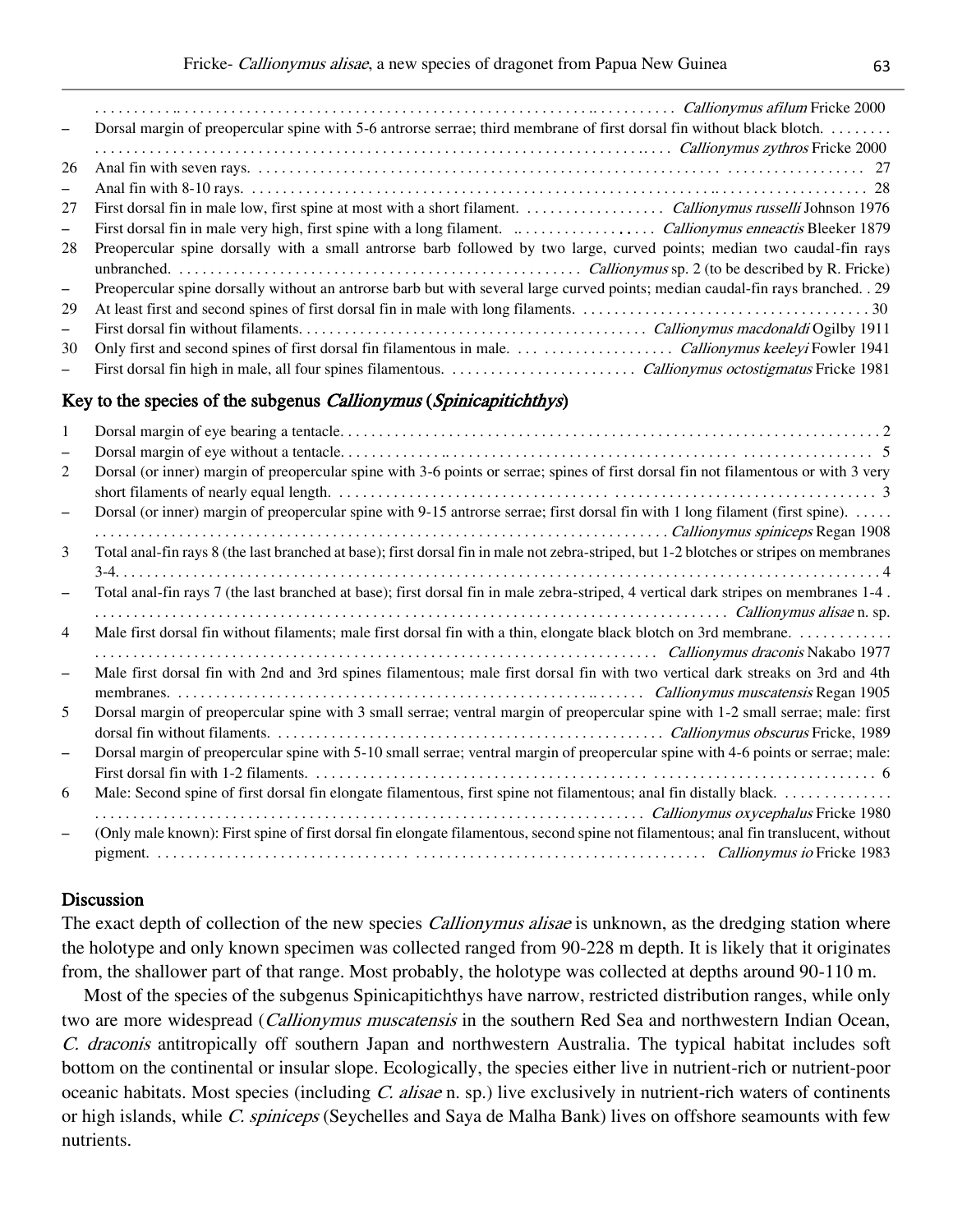Though the deeper waters around northern New Ireland and New Hanover were extensively sampled, only a single specimen of the new species was collected. All species of the subgenus *Spinicapitichthys* except for C. muscatensis, and probably C. oxycephalus, are very rare. The reason for the obvious rarity of the new species is unknown, though it is hypothesized that rarity of tropical marine fish species may be a strategy for avoidance of parasites. Rare fish species are often devoid of parasites, while more common species often harbour a larger number of different parasite species (J.-L. Justine, MNHN, personal communication).

The new species is most similar to species from the northwestern Indian Ocean (C. muscatensis) and southern Japan/northwestern Australia (C. draconis). There are wide gaps separating the distribution ranges of C. alisae n. sp. from the next species C. draconis, and even the neighbouring species C. obscurus. Information on the depth distribution of members of the subgenus *Spinicapitichthys* is scarce; only of one of the three known specimens of C. draconis we know a depth (ca. 150 m), while C. muscatensis is known from 27-75 m, and C. obscurus from 40 m.

In an alternative classification by Nakabo (1982), *Callionymus alisae* n. sp. would be a member of the genus Spinicapitichthys Fricke 1980. Here, *Spinicapitichthys* is treated as a subgenus of *Callionymus* (see introduction).

The callionymid fish fauna of New Guinea now includes 27 species; 10 of these are known from Madang District (data taken from a checklist of the fishes of New Ireland which is in preparation by the author of the present paper and collaborators).

#### Acknowledgments

The KAVIENG 2014 expedition (Principal Investigators: Philippe Bouchet, Jeff Kinch, Claude Payri) was part of the Our Planet Reviewed expeditions organized jointly by Muséum National d'Histoire Naturelle (MNHN), Pro-Natura International (PNI) and Institut de Recherche pour le Développement (IRD), with support from Papua New Guinea's National Fisheries Authority. The lagoon survey took place in June, based at the Nago Island Mariculture and Research Facility, and in August on board R.V. Alis; the deep-water component took place in September on board R.V. Alis. The organizers acknowledge supporting funding from the Total Foundation, the Laboratoire d'Excellence Diversités Biologiques et Culturelles (LabEx BCDiv, ANR-10- LABX-0003-BCDiv), the Programme Investissement d'Avenir (ANR-11-IDEX-0004-02), the Fonds Pacifique, and CNRS Institut Ecologie et Environnement (INEE). The expedition was endorsed by the New Ireland Provincial Administration. It operated under a Memorandum of Understanding with University of Papua New Guinea (UPNG), with a permit delivered by the Papua New Guinea Department of Environment and Conservation (DEC).

I would like to thank the following persons for information, loan of specimens, or permission to examine specimens under their care: O. Crimmen (BMNH), J. E. Randall, A. Suzumoto (BPBM), W. N. Eschmeyer, T. Iwamoto (CAS), T. Nakabo (FAKU), D. Golani (HUJ), P. Kailola (KFRS), W.-J. Chen (NTUM), T. Alpermann, F. Krupp, W. Klausewitz, H. Zetzsche (SMF), R. F. Myers (UG), S. Smith, J. T. Williams (USNM), G. R. Allen, J. B. Hutchins, S. Morrison (WAM), H.-J. Paepke (ZMB), H. Wilkens (ZMH). I am especially grateful to W.- J. Chen (NTUM) for his hospitality during a visit in Taiwan, and for providing access to the material, catalogue numbers and information.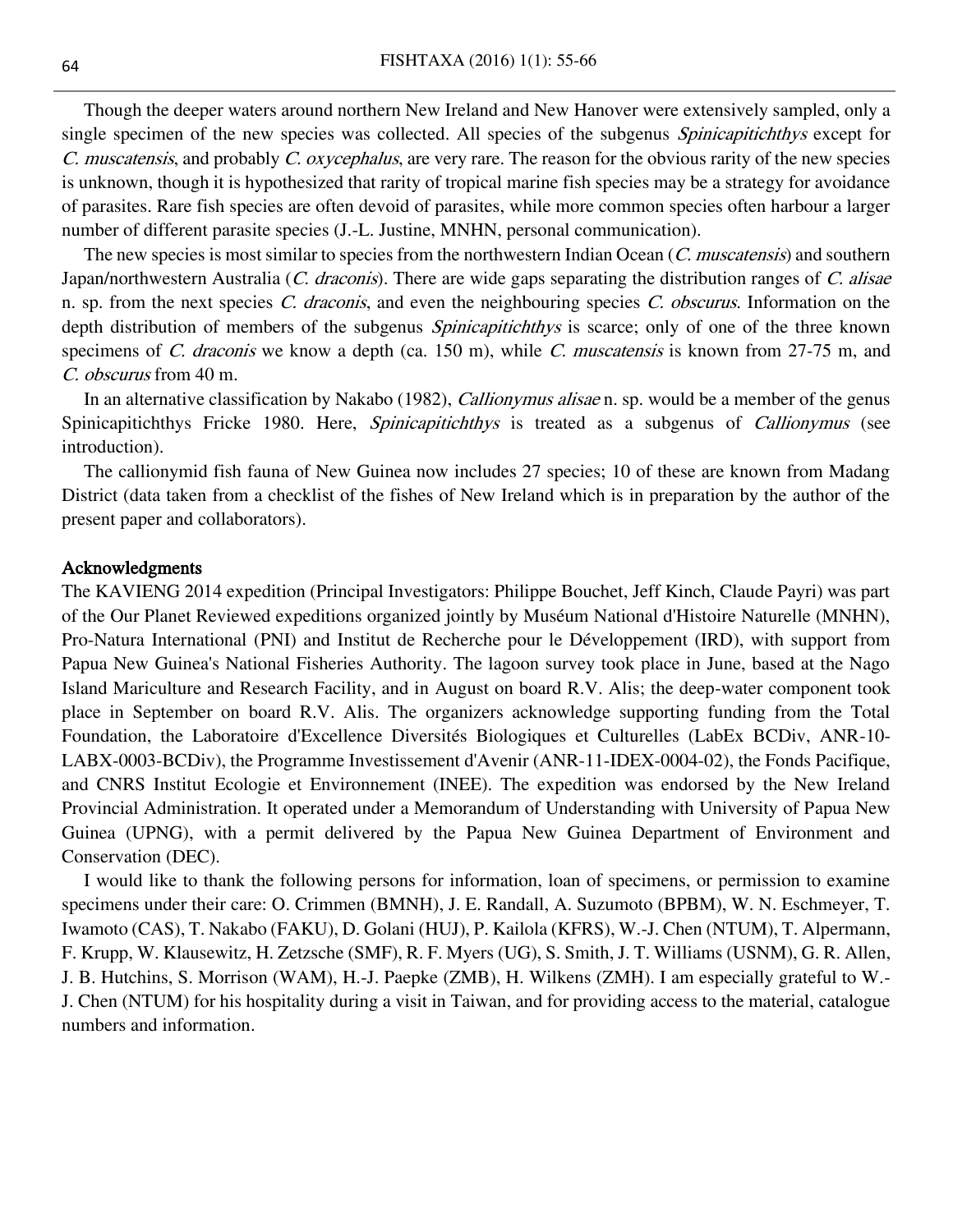#### Literature cited

- Allen G.R., Erdmann M.V. 2012. A new species of dragonet (Synchiropus: Callionymidae) from Indonesia. Aqua, International Journal of Ichthyology 18: 9-14.
- Eschmeyer W.N., Fricke R., Laan R., van der. 2016. Catalog of fishes, electronic version (1 March 2016). San Francisco (California Academy of Sciences). Available at http://research.calacademy.org/research/Ichthyology/ Catalog/fishcatmain.asp (last accessed 7 March 2016).
- Fricke R. 1980. Neue Fundorte und noch nicht beschriebene Geschlechtsunterschiede einiger Arten der Gattung Callionymus (Pisces, Perciformes, Callionymidae), mit Bemerkungen zur Systematik innerhalb dieser Gattung und Beschreibung einer neuen Untergattung und einer neuen Art. Annali del Museo Civico di Storia Naturale `Giacomo Doria' 83: 57-105.
- Fricke R. 1983a. Revision of the Indo-Pacific genera and species of the dragonet family Callionymidae (Teleostei). Braunschweig, J. Cramer, 774 p.
- Fricke R. 1983b. A method of counting caudal fin rays of actinopterygian fishes. Braunschweiger Naturkundliche Schriften 1: 729-733.
- Fricke R. 1989. New species and new records of *Callionymus* from the Pacific Ocean (Teleostei: Callionymidae). Hydrobiologia 183(1): 47-57.
- Fricke R. 2002. Annotated checklist of the dragonet families Callionymidae and Draconettidae (Teleostei: Callionymoidei), with comments on callionymid fish classification. Stuttgarter Beiträge zur Naturkunde, Serie A (Biologie) 645: 1-103.
- Fricke R. 2006. Two new species and a new record of dragonets from New Caledonia (Teleostei: Callionymidae). Stuttgarter Beiträge zur Naturkunde, Serie A (Biologie) 696: 1-14.
- Fricke R. 2014. Callionymus madangensis, a new species of dragonet from Papua New Guinea, southwestern Pacific Ocean (Teleostei: Callionymidae). Journal of the Ocean Science Foundation 13: 1-15.
- Fricke R. 2016. Literature in the Catalog of fishes, electronic version (1 March 2016). San Francisco (California Academy of Sciences). Available at http://research.calacademy.org/research/Ichthyology/Catalog/fishcatmain.asp (last accessed 7 March 2016).
- Fricke R., Bogorodsky S.V., Mal A.O. 2014. Review of the genus Diplogrammus (Teleostei: Callionymidae) of the Red Sea, with description of a new species from Saudi Arabia. Journal of Natural History 48: 2419-2448.
- Fricke R., Eschmeyer W.N. 2016a. A guide to fish collections in the Catalog of fishes, electronic version (1 March 2016). San Francisco (California Academy of Sciences). Available at http://research.calacademy.org/research/ Ichthyology/Catalog/collections.asp (last accessed 7 March 2016).
- Fricke R., Eschmeyer W.N. 2016b. Journals in the Catalog of fishes, electronic version (1 March 2016). San Francisco (California Academy of Sciences). Available at http://research.calacademy.org/research/Ichthyology/Catalog/journals. asp (last accessed 7 March 2016).
- Fricke R., Golani D. 2013. *Callionymus profundus* n. sp., a new species of dragonet from the Gulf of Aqaba (Gulf of Eilat), Red Sea (Teleostei: Callionymidae). Stuttgarter Beiträge zur Naturkunde A, Neue Serie 6: 277-285.
- Fricke R., Jawad L.A., Al-Mamry J.M. 2014c. Callionymus omanensis, a new species of dragonet from Oman, northwestern Indian Ocean (Teleostei: Callionymidae). Journal of Fish Biology 2014: 1-17.
- Motomura H., Mukai T. 2006. Tonlesapia tsukawakii, a new genus and species of freshwater dragonet (Perciformes: Callionymidae) from Lake Tonle Sap, Cambodia. Ichthyological Exploration of Freshwaters 17: 43-52.
- Nakabo T. 1982. Revision of the genera of dragonets (Pisces, Callionymidae). Publications of the Seto Marine Biological Laboratory 27: 77-131.
- Nakabo T., Ikeda H., Araga C. 1992. The female of a rare dragonet (Teleostei: Callionymidae) from Japan with comments on its synonymy. Publications of the Seto Marine Biological Laboratory 35(4-5): 289-293.
- Nelson J.S. 2006. Fishes of the world. 4th edition. John Wiley & Sons, Hoboken, N.J. 660 p.
- Ng H.H., Rainboth W.J. 2011. *Tonlesapia amnica*, a new species of dragonet (Teleostei: Callionymidae) from the Mekong delta. Zootaxa 3052: 62-68.